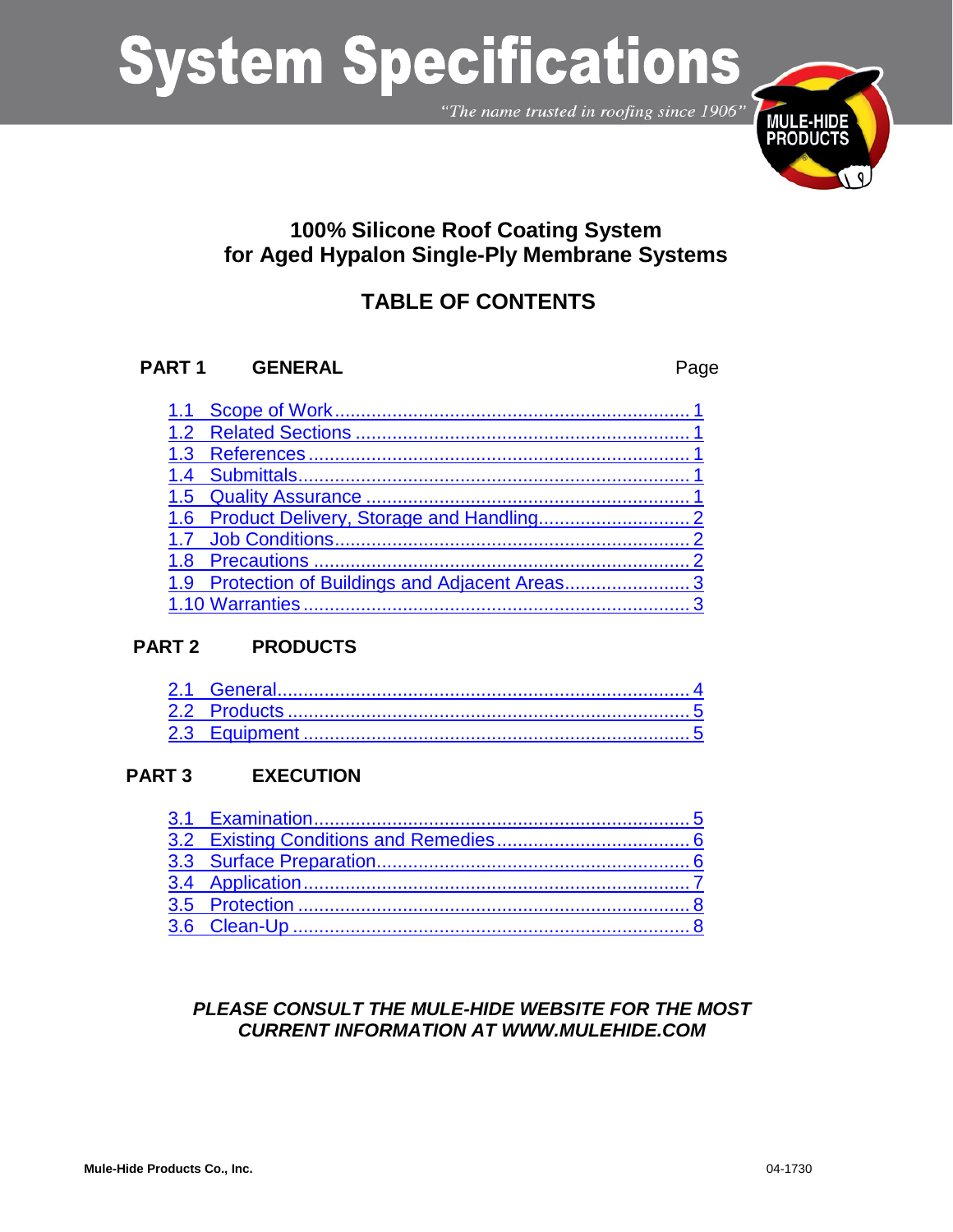"The name trusted in roofing since 1906"



## **100% Silicone Roof Coating System For Aged Hypalon Single-Ply Membrane Systems**

#### **Part 1 General** December 2021

This specification is a guide for coating and restoration of aged (minimum of 10 years) non-ballasted single-ply Hypalon (CSPE) membrane systems utilizing the Mule-Hide 100% Silicone Roof Coating and accessory products.

#### <span id="page-1-0"></span>**1.1 Scope of Work**

- A. Contractor will provide all labor, equipment and Mule-Hide labeled materials necessary to install a 100% Silicone Roof Coating System.
- B. Mule-Hide's most current Product Data Sheets and installation instructions shall be followed in conjunction with this specification.
- C. Contractor is solely responsible to complete all necessary repairs to the existing roof system to restore it to a structurally sound, watertight condition using similar materials prior to installing the 100% Silicone Roof Coating System.

#### <span id="page-1-1"></span>**1.2 Related Sections**

- A. Related sections may or may not be applicable to this specification.
- B. Section 07 62 00: Sheet Metal Flashing and Trim: Metal flashing and counterflashing installation and requirements.
- C. Section 22 30 00: Plumbing: Roof drains, scuppers, gutters and downspout installation and requirements.

#### <span id="page-1-2"></span>**1.3 References**

- A. ASTM D6694 Standard Specification for Liquid-Applied Silicone Coating
- B. NRCA Roofing and Waterproofing Manual
- C. Underwriters Laboratories Building Materials Directory
- D. CRRC (Cool Roof Ratings Council)

#### <span id="page-1-3"></span>**1.4 Submittals**

- A. Submit Product Data Sheets (PDS) confirming physical and performance properties of each product used in the system.
- B. Submit Safety Data Sheets (SDS) for each product used in the system.
- C. Submit a roof survey including roof type, measurements and descriptions of the condition of the seams, penetrations, drains, gutters, known leaks and a moisture scan or test cuts with an indication of moisture content. Photographs of all conditions should be included in the submission.
- D. Submit a sample copy of the requested warranty type.

#### <span id="page-1-4"></span>**1.5 Quality Assurance**

- A. Manufacturer Qualifications: Mule-Hide Products Co., Inc. shall provide a roofing system that meets or exceeds the criteria listed in this section.
- B. Contractor must be a Mule-Hide Warranty Eligible Contractor approved for the installation of the products utilized in this system specification.
- C. Supplier shall retain batch samples of all coating products used in the system for a minimum of 5 years.
- D. Prior to work commencing, the Mule-Hide Warranty Eligible Contractor shall submit a fully completed Silicone Roof Coating System Warranty Application to the Mule-Hide Technical Department. Included shall be an accurately dimensioned roof drawing plus photos of any unusual flashing details or roof conditions.
- E. Contractor shall furnish all insurance, licenses, permits and certifications as required by local authorities and/or the property owner.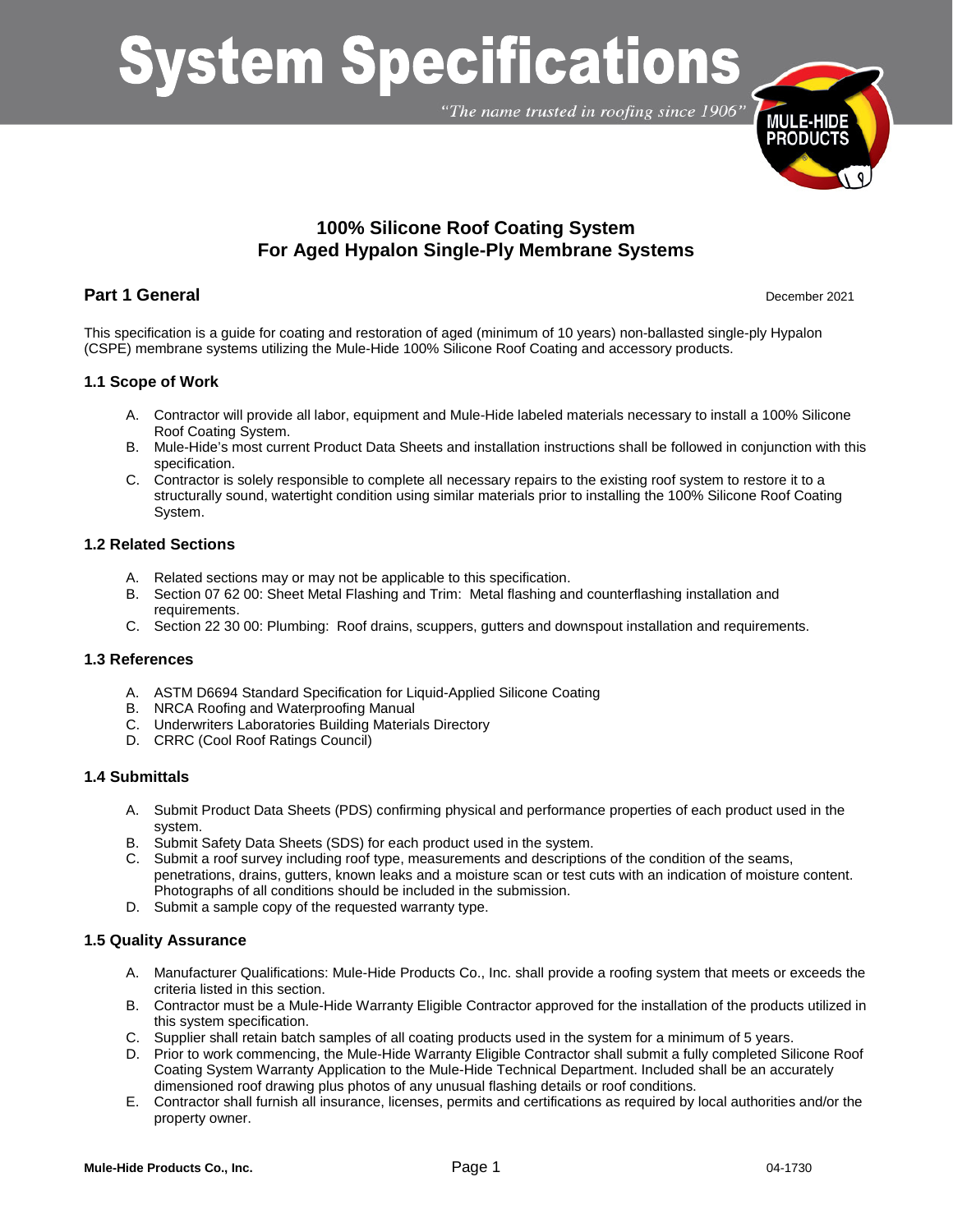## **System Specifications** 100% SILICONE ROOF COATING SYSTEM FOR AGED SINGLE-PLY HYPALON

MEMBRANE SYSTEMS December <sup>2021</sup>

F. Contractor shall ensure that all work performed at the site shall be in accordance with National Roofing Contractors Association (NRCA) Low Slope Roofing Manual recommendations and all other pertinent guidelines issued by the NRCA in reference to other types of construction present at the job site.

#### <span id="page-2-0"></span>**1.6 Product Delivery, Storage and Handling**

- A. All products delivered to the job site shall be in their original unopened containers or wrappings and clearly labeled with the manufacturer's name, product identification and date of manufacture.
- B. Store all materials in a dry, clean area protected from the elements and damage. Place all stored materials on pallets and cover with a tarpaulin. Keep out of direct contact with sunlight.
- C. All liquid products and caulks shall be stored at temperatures between 60°F and 80°F. Materials exposed to lower temperatures affect the workability and performance of the product. Products shall be restored to the above temperature prior to use.
- D. All flammable materials shall be stored in a cool, dry area away from open flames and sparks. Follow precautions outlined on containers or supplied by the material manufacturer/supplier.
- E. All materials determined as being damaged (confirmed by Mule-Hide) due to improper storage on the job site are to be replaced with new materials.

#### <span id="page-2-1"></span>**1.7 Job Conditions**

- A. The roof must be structurally sound, clean, dry and free of areas of ponding water, ice, snow, rain or dew, oils, grease, particulate matter or other debris.
- B. Roof must be inspected for the following existing conditions:
	- 1. Peeling and chalking of previous coatings
	- 2. Poorly attached vents or other projections
	- 3. Open seams and side laps
	- 4. Insufficient slope, damaged membrane or insulation
	- 5. Loose membrane on fully adhered roof systems
	- 6. Areas of ponding water areas of dirt/debris accumulation
	- 7. Broken or improperly flashed pipes
	- 8. Broken or missing drain components
	- 9. Loose or damaged perimeter edge metal
	- 10. Deteriorated, damaged, or loose flashings
	- 11. Damaged or wet insulation or substrates
- C. All deficiencies including all source of leaks must be properly corrected prior to the installation of the new Silicone Roof Coating System.
- D. The contractor shall follow and comply with all safety regulations as recommended by OSHA.
- E. Any unusual or concealed condition discovered during the preparation of the existing roof surface or installation of the Silicone Roof Coating System is to be reported to the owner and Mule-Hide immediately in writing. Work is to be halted until the owner has responded with a solution to the problems.
- F. All local building codes and requirements should be followed where applicable. It is the roofing contractor's sole responsibility to determine and ensure that the roofing system selected complies with all local codes and requirements.
- G. All air intake ventilation equipment should be shut off and all ductwork openings should be temporarily sealed during product application.

#### <span id="page-2-2"></span>**1.8 Precautions**

- A. Coatings may require mixing immediately prior to application. If mixing is required, mix at low speed to avoid entraining air into the coating. Coatings shall be mixed no more than 1 (one) hour prior to use.
- B. This product cures through absorption of moisture from the air. Avoid entraining air when mixing. Do not mix at high speeds.
- C. Remixing of 100% Silicone Roof Coating is permitted as necessary.<br>D. Remixing of Mule-Hide 2-Part Epoxy Primer after expiration of its no
- D. Remixing of Mule-Hide 2-Part Epoxy Primer after expiration of its pot life is not permitted.<br>E. No products with a "Flash Point" below 100°F shall be permitted due to associated fire ha:
- E. No products with a "Flash Point" below 100°F shall be permitted due to associated fire hazard.
- F. No products with chlorinated "Toxic Exempt" solvents including perchloroethylene, 111 trichloroethane or methylene chloride or isocyanates shall be utilized due to the associated health hazards to workers and building occupants.
- G. No asphalt or vegetable based oils may be used in the production of any product included in this specification.
- H. Materials should be maintained at a minimum temperature of 50°F for 24 hours prior to the application to ensure the optimal application qualities.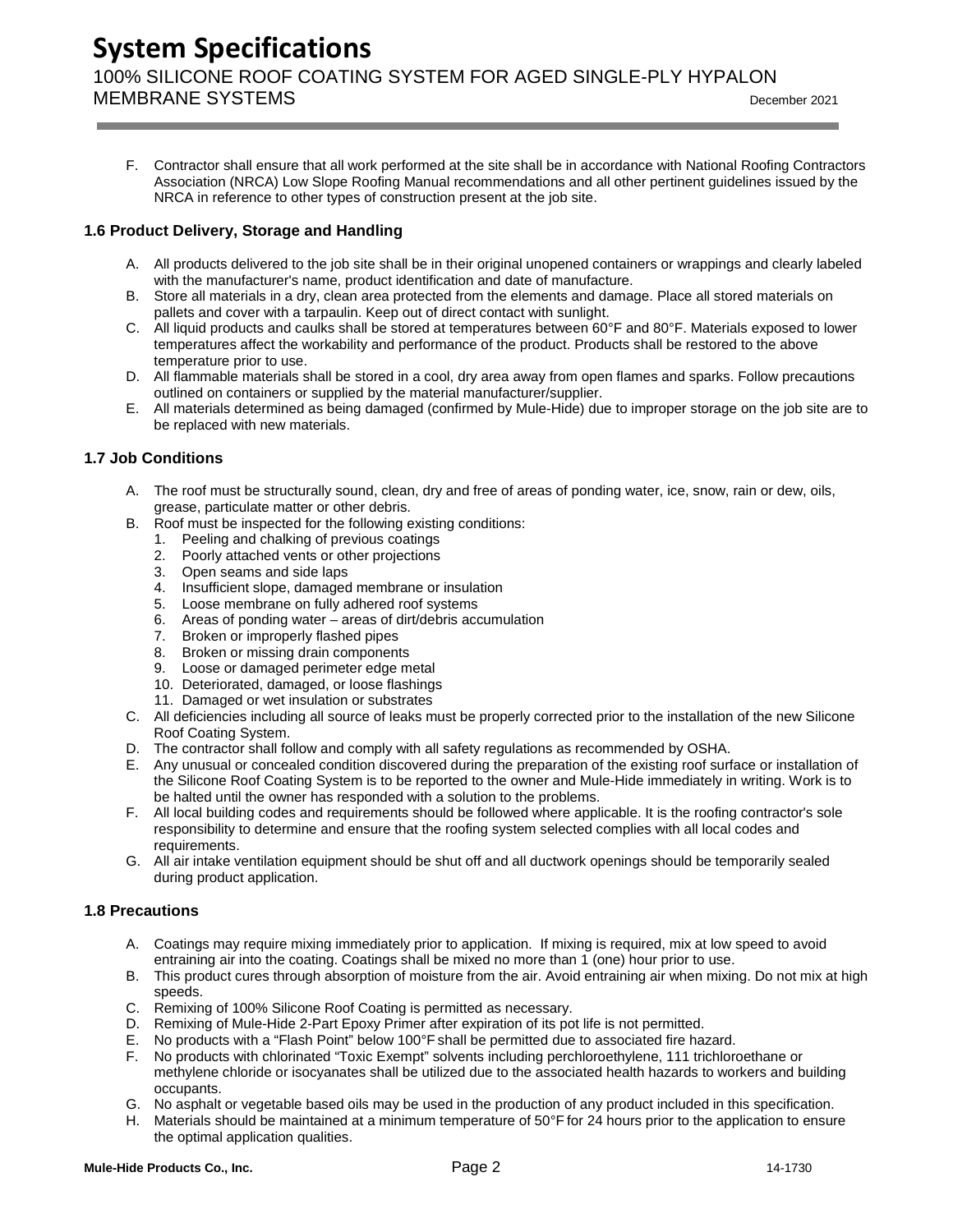**System Specifications** 100% SILICONE ROOF COATING SYSTEM FOR AGED SINGLE-PLY HYPALON MEMBRANE SYSTEMS  $\overline{O(21)}$ 

- I. Do not apply coating when ambient temperature is within  $5^{\circ}$  F of the dew point.
- J. Do not apply coatings during or just before rain, inclement weather or on frost covered or wet surfaces.
- K. The roof surface must be a minimum of 35°F to ensure that frozen condensation is not present on the roof surface.
- L. The roof surface should not exceed a maximum of 100°F to avoid blisters and pinholes.

#### <span id="page-3-0"></span>**1.9 Protection of Buildings and Adjacent Areas**

- A. It is the sole responsibility of the installing contractor to protect all surfaces adjacent to the surfaces to be coated including but not limited to, windows, doors, equipment and wall surfaces, either from overspray, brushing or rolling of the coatings being installed.
- B. All roof top air intake equipment should be turned off and all openings should be sealed to prevent any fumes from entering the building.
- C. When spraying, parking lots adjoining the building should be blocked off sufficiently to protect vehicles from wind borne overspray.

#### <span id="page-3-1"></span>**1.10 Warranties**

Mule-Hide Roof Coating NDL System Warranties ("System Warranties") are available for commercial projects when approved by Mule-Hide and installed in compliance with Mule-Hide's published specifications and details. System warranties are only available when applied for and installed by Mule-Hide Warranty Eligible Contractors. System Warranties are not available for residential projects. The Roof Coatings Material-Only Limited Warranty is available for both residential and commercial projects. Mule-Hide defines a residential project as a single-family dwelling.

- A. Roof Coatings Warranty Application forms must be fully completed and submitted to the Mule-Hide Technical Department prior to beginning the project. Issuance of a warranty will be dependent upon completion of the project to the satisfaction of Mule-Hide and payment of any required warranty fees. Mule-Hide reserves the right to decline to issue any warranties for projects completed before the submittal of the proper Warranty Application to Mule-Hide.
- B. Mule-Hide 50-year Silicone Limited Material Warranty
	- 1. Mule-Hide offers a 50-year Silicone Limited Material Warranty for residential and commercial projects. This warranty maintains that the silicone coating, when applied at a minimum rate of 1.5 gallons per 100 sf. will retain its physical properties for the specified period, be free of manufacturing defects and not breakdown due to normal environmental conditions. This warranty does not include coverage for labor costs, leaks due to workmanship of the installed products, leaks caused by movement or deterioration of the existing roof surface to which the Silicone Roof Coating has been applied, leaks caused by other substrate conditions, other components not supplied by Mule-Hide and does not cover the appearance, cleanliness, discoloration or staining of the coating for any reason.
	- 2. Mule-Hide does not perform inspections of the installation before issuing the 50-year Silicone Limited Material Warranty. A Mule-Hide Warranty Application and proof of purchase (invoice) must be submitted to Mule-Hide to obtain this warranty. See the Mule-Hide 50-year Silicone Limited Material Warranty sample for specific terms and conditions. This warranty is not transferrable.
- C. Mule-Hide's Roof Coatings NDL System Warranties for Commercial Buildings
	- 1. Mule-Hide offers a 10, 15 or 20-year Roof Coatings NDL System Warranties. The Roof Coatings NDL System Warranty is available through Mule-Hide Warranty Eligible Contractors only for commercial projects. This warranty is not available for residential projects. This warranty covers leaks due to manufacturing defects, premature weathering and the contractor's workmanship of the installed product. This warranty does not cover leaks due to movement or deterioration of the existing roof surface to which the Silicone Roof Coating System has been applied, leaks caused by other substrate conditions, components not supplied by Mule-Hide and does not cover the appearance, cleanliness, discoloration or staining of the coating for any reason.
	- 2. See the Mule-Hide Roof Coatings NDL System Warranty sample for specific terms and conditions. Please contact the Mule-Hide Technical Department for information and requirements regarding the Mule-Hide Roof Coatings System Warranty Program.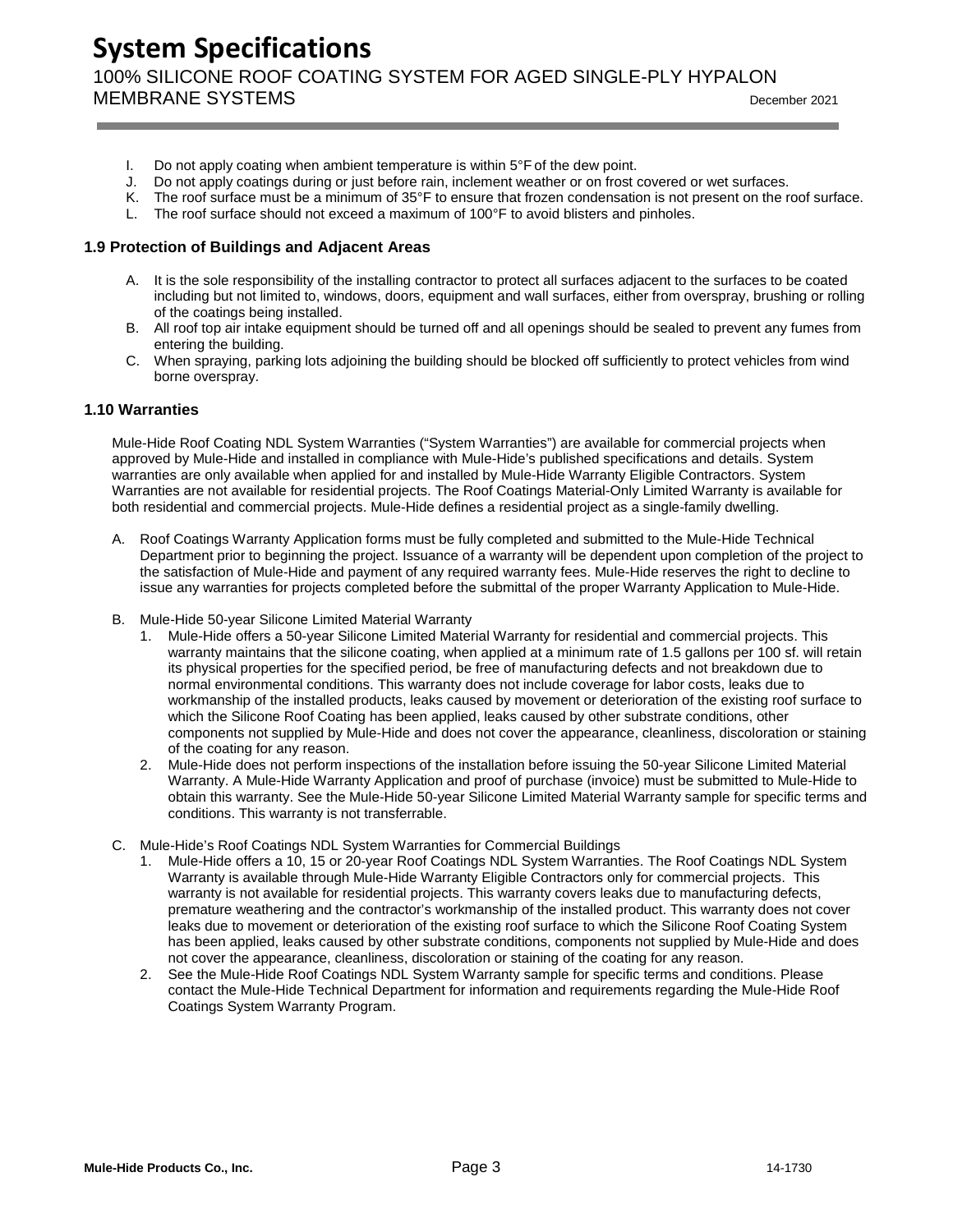## **System Specifications** 100% SILICONE ROOF COATING SYSTEM FOR AGED SINGLE-PLY HYPALON MEMBRANE SYSTEMS  $\overline{O(21)}$

| Mule-Hide Roof Coatings System warranties require the following minimum application rates: |  |  |  |
|--------------------------------------------------------------------------------------------|--|--|--|
| Table 1                                                                                    |  |  |  |

| <b>Warranty Type</b> | Cleaner                                                                              | Primer                                                                             | Seams                                                                                                                                                                                                              | 100% Silicone Roof<br>Coating                            |
|----------------------|--------------------------------------------------------------------------------------|------------------------------------------------------------------------------------|--------------------------------------------------------------------------------------------------------------------------------------------------------------------------------------------------------------------|----------------------------------------------------------|
| 10-year              | Clean with 115<br>Cleaner applied with<br>low pressure sprayer<br>then power washed. | If priming, use<br>1 coat of<br>Multibase SB<br>@ 1.5 gal/100<br>sf minimum        | 100% Silicone Sealant brush<br>applied 4" wide @ 3.3 gal/100<br>linear feet centered over seam<br>edge. Or 100% Silicone Roof<br>Coating applied 4" wide @ 2.3<br>gal/100 linear feet centered over<br>seam edge.  | 1 coat @ 1.5<br>gal/100 sf (24 wet<br>mils, 23 dry mils) |
| 15-year              | Clean with 115<br>Cleaner applied with<br>low pressure sprayer<br>then power washed. | If priming, use<br>1 coat of<br><b>Multibase SB</b><br>@ 1.5 gal/100<br>sf minimum | 100% Silicone Sealant brush<br>applied 4" wide $@3.3$ gal/100<br>linear feet centered over seam<br>edge. Or 100% Silicone Roof<br>Coating applied 4" wide @ 2.3<br>gal/100 linear feet centered over<br>seam edge. | 1 coat @ 2.0 gal/100<br>sf (32 wet mils, 31<br>dry mils) |
| 20-year              | Clean with 115<br>Cleaner applied with<br>low pressure sprayer<br>then power washed. | If priming, use<br>1 coat of<br><b>Multibase SB</b><br>@ 1.5 gal/100<br>sf minimum | 100% Silicone Sealant brush<br>applied 4" wide $@3.3$ gal/100<br>linear feet centered over seam<br>edge. Or 100% Silicone Roof<br>Coating applied 4" wide @ 2.3<br>gal/100 linear feet centered over<br>seam edge. | 1 coat @ 2.0 gal/100<br>sf (32 wet mils, 31<br>dry mils) |

Note:

- Minimum application rates listed do not include thickness of primers or areas where additional coatings and reinforcement are required.
- All side-laps and end-laps of the roofing membrane that are in the low-sloped plane of the roof are to be inspected with a seam probe. Seams that are determined to be improperly installed or have lost their performance need to be repaired with like membrane and then treated with the required seam-sealer, flashing compound or silicone coating at the application rates listed above.

#### **Part 2 Products**

#### <span id="page-4-0"></span>**2.1 General**

- A. The components of the Mule-Hide Silicone Roof Coating System shall be products manufactured or supplied by Mule-Hide Products Co., Inc.
- B. Components other than those supplied or manufactured by Mule-Hide may be submitted for review and acceptance by Mule-Hide's Technical Department. Any product requested for review and acceptance must be submitted prior to the job start. Mule-Hide's acceptance of any other product is based solely on chemical compatibility and published performance data provided by the component manufacturer. Other components may be considered on a job-by-job basis and must be approved in writing by Mule-Hide's Technical Department. Mule-Hide offers no warranty or guarantee for the performance or suitability of any component not supplied or manufactured by Mule-Hide.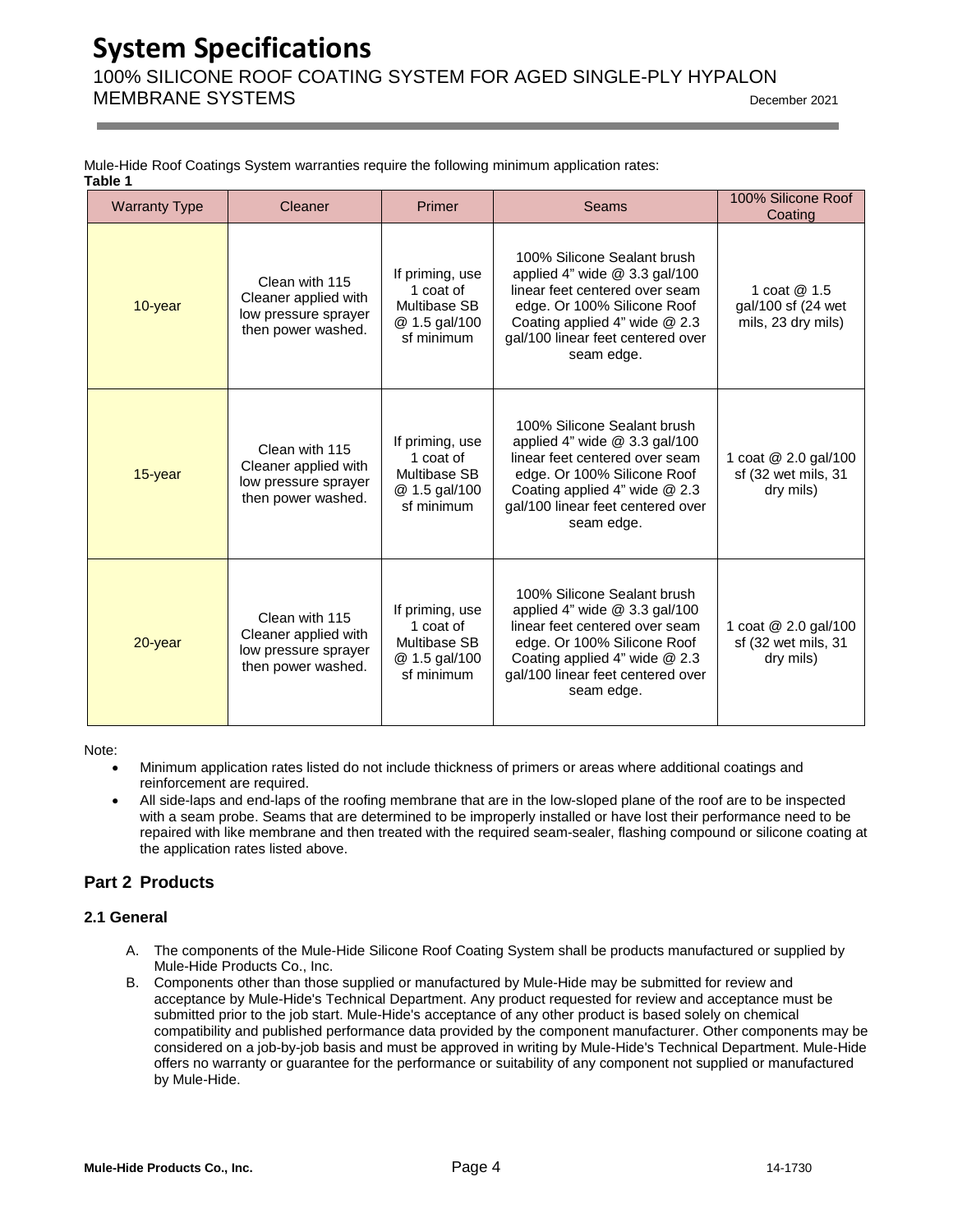100% SILICONE ROOF COATING SYSTEM FOR AGED SINGLE-PLY HYPALON MEMBRANE SYSTEMS  $\overline{O(21)}$ 

#### <span id="page-5-0"></span>**2.2 Products**

The following Mule-Hide materials must be used to install Mule-Hide Silicone Roof Coating Systems. Mule-Hide will not warrant any application where another manufacturer's product is substituted for a Mule-Hide product. All products listed below are physically and chemically compatible with each other.

- A. **115 Cleaner**  a biodegradable detergent wash suitable for cleaning and preparing metal and aged roof surfaces (including but not limited to smooth BUR, modified bitumen, EPDM, TPO, Hypalon (CSPE) and PVC roof systems).
- B. **Si 2-Part Epoxy Primer**  a 2-part epoxy intended for preparing existing smooth surfaced asphalt roofs and modified bitumen prior to coating with Mule-Hide's 100% Silicone Roof Coating or 100% Silicone Sealant. The application rate is .25 gal/100 sf for smooth and granulated surfaces.
- C. **Multibase SB**  a one-component acrylic coating used as primer for granulated and smooth modified surfaces. The application rate is 1.5 gal/100 sf for smooth and granulated surfaces.
- D. **100% Silicone Sealant –** a high solids, moisture-cure silicone sealant intended for sealing joints in masonry, architectural metal, metal roof seams and fasteners and miscellaneous repairs prior to coating.
- E. **100% Silicone Roof Coating -** This product is a 100% silicone based, single-component roof coating that creates a barrier that is resistant to normal weathering, is durable, breathable and weatherproof. This product meets or exceeds the requirements of ASTM D6694. Refer to the Mule-Hide Product Data Sheets for physical properties and additional information.
- F. **MP Liquid Sealant**  a single component, non-shrink, polyurethane sealant used for filling/topping pitch pans.
- G. **ShapeShift Pitch Pans**  high-strength polymer straight and outside corner sections that snap-lock together to create custom sized pitch pans to seal around various roof penetrations.
- H. **Walkway Granules**  Mule-Hide Walkways granules are colored EPDM granules available in gray or safety yellow used with the 100% Silicone Roof Coating to provide a non-slip surface over a Mule-Hide Silicone Roof Coating System in areas of foot traffic or service areas.
- I. **Tietex® 325 Poly Fabric**  a stitch-bonded polyester product that offers high-strength properties with good elongation for excellent thermal stress force accommodations. Tietex 325 Poly Fabric is a soft polyester that will readily conform to surface irregularities and is easy to handle.

#### <span id="page-5-1"></span>**2.3 Equipment**

A. Spray Equipment (optional) – Mule-Hide recommends the Graco GH 933ES Hi-Flo Big Rig sprayer with a Monarch 5:1 pump, 3/4" material hose (7,250 psi) up to 250 ft., 1/2" whip, XHF spray gun (7,250 psi) with a XDF 7,250 psi tip (.029 - .035). The recommended pressure at the gun should be 3,000 psi while spraying (Note: Pump lower must be set to maximum lower-ball travel). Please contact Mule-Hide Technical Department for more detailed information.

Note: Use of the Monarch pump requires the use of an air compressor capable of delivering 20CFM @ 90 psi.

- B. Miscellaneous equipment includes 3/4" to 1-1/4" nap, lint free, 9" roller covers and rollers, 6' handles, 4" double wide chip brushes, roofers' trowels, scissors for cutting fabric and a 1/2" power drill with mixing attachment.
- C. Miscellaneous hand and power tools may be required to complete any repairs to the existing roof.

#### **Part 3 Execution**

#### <span id="page-5-2"></span>**3.1 Examination**

- A. Prior to bidding the project a pre-inspection of the roof should take place with the Warranty Eligible Contractor and a Mule-Hide representative to review the conditions of the roof and determine if the roof is suitable for the application of a Mule-Hide Silicone Roof Coating System.
- B. Adhesion Tests
	- 1. The decision to perform adhesion tests should be determined at the time of the pre-inspection. Any Hypalon roof systems having an existing coating covering the roof surface shall be required to have adhesion tests performed. While adhesion tests are not always needed when coating a bare metal roof, they are required when the metal panels are pre-painted or are covered with an existing coating applied that will not be removed. While there is no actual ASTM test method for field testing of adhesion for roof coatings, many manufacturers will reference ATSM D903 or ASTM D3359. Mule-Hide follows ASTM D903 and ASTM D6083 with modifications.
	- 2. When an adhesion test is needed follow the procedure outlined in Mule-Hide Technical Bulletin 1803, Roof Coating Adhesion Test and submit the test results to the Mule-Hide Technical Department for review and comment.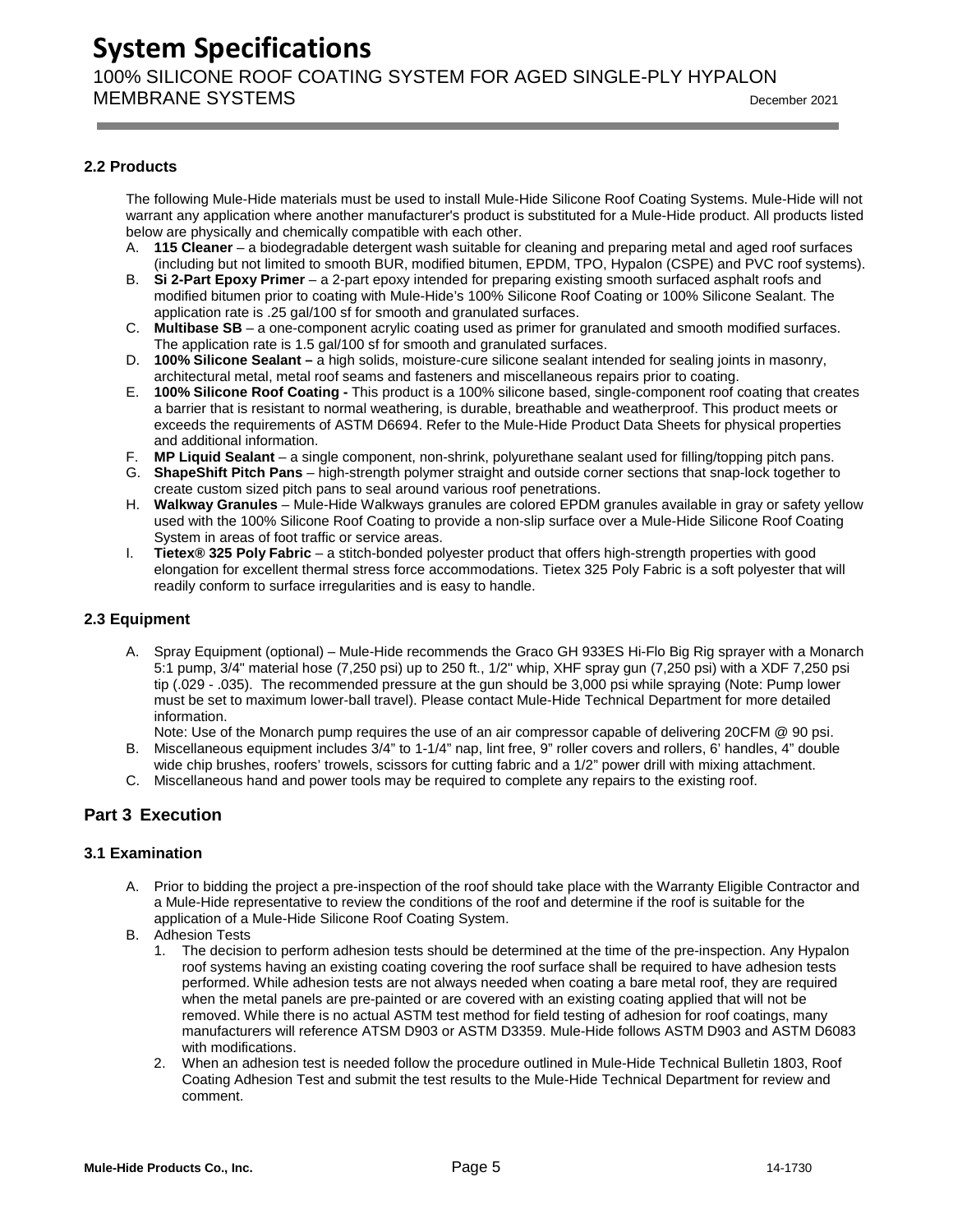100% SILICONE ROOF COATING SYSTEM FOR AGED SINGLE-PLY HYPALON MEMBRANE SYSTEMS  $\overline{O(21)}$ 

#### <span id="page-6-0"></span>**3.2 Existing Conditions and Remedies**

- A. Prior to the commencement of work, the roof shall be re-inspected and any conditions not included in the roof survey shall be added and noted. All new information must be communicated to the Mule-Hide prior to starting work.
- B. The existing aged Hypalon roof assembly must be structurally sound, watertight and free of shrinkage, buckling, unacceptable ponding conditions, encapsulated moisture, open seams, open or damaged flashings, loose terminations or other serious defects. Do not install the Silicone Roof Coating System over saturated substrates or insulation.
- C. Defects and leaks shall be remedied prior to the installation of the Silicone Roof Coating System. Follow original manufacturers repair methods or refer to the NRCA Repair Manual for Low-Slope Membrane Roof Systems for individual condition repairs of defects. If new Hypalon materials are not available or repairs are extensive, contact Mule-Hide Technical Department for recommendations.
- D. Drains are recommended to be installed to allow positive drainage of the roof surface. Retained water may not cover more than 5% of the roof surface. If it is not possible to install drains, areas of ponding (must evaporate within 48 hours as defined by NRCA) may be eliminated by filling with insulation and installing new Hypalon materials similar to the existing roof system before installing the Silicone Roof Coating System. Any areas where ponding remains beyond 48 hours shall require an increased rate of at least 1 (one) additional gallon per 100 sf
- E. Existing insulation, membrane and all fasteners shall be inspected for insulation damage, membrane damage and fastener back out. Should any of these conditions exist, contact Mule-Hide Technical Department to determine a proper repair procedure.
- F. Any wet insulation must be removed and replaced with similar new insulation. Contact Mule-Hide Technical Department for recommendations for repairs to the aged Hypalon membrane. Depending on the extent of wet insulation, a complete replacement of the existing roof system may be required. Mule-Hide requires moisture scans be completed followed with core cuts to confirm the condition of the insulation and substrate.
- G. Existing flashings shall be properly terminated according to NRCA guidelines or the original membrane manufacturer's specifications. Defective terminations shall be remedied. Damaged flashings shall be repaired prior to installation of the Silicone Roof Coating System.
- H. Curbs and penetrations must not interrupt the flow of water off the roof. If defects are present, install crickets to divert water around the penetrations.
- I. All existing field seams shall be checked and repaired as necessary prior to the application of the silicone products and accessories.
- J. The existing roof system must be returned to a sound, watertight condition prior to installation of the Silicone Roof Coating System.
- K. The contractor should contact Mule-Hide Technical Department for recommendations to make repairs to the existing Hypalon membrane.

#### <span id="page-6-1"></span>**3.3 Surface Preparation**

- A. Mechanically remove all loose coatings and/or patching material as is possible. Wire brush to remove any areas of scaly rust on any metal surfaces to be coated. Remove all debris, dirt and other loose contaminants from the roof surface prior to cleaning.
- B. The roof surface shall be cleaned with Mule-Hide 115 Cleaner in accordance with Mule-Hide's most current Product Data Sheet. **Do not dilute the 115 Cleaner**. Apply direct to the roof with a mop, pump sprayer or other suitable low-pressure sprayer at a rate of 1 gallon per 100 square feet. Avoid contact with painted surfaces or vinyl siding. Allow wet contact with the roof surface for a minimum of 15 minutes. Areas that are heavily contaminated or working in hotter temperatures may require an increased application rate from 1 gallon to 2 gallons per 100 square feet. Rewet the membrane with additional cleaner if needed. Agitate roof surface with stiff bristle broom or orbital scrubber. Heavily contaminated areas may require multiple cleanings with scrubbing to obtain a clean membrane.
- C. Rinse the roof surface with clean water and a minimum 2,000 psi power washer until no 115 Cleaner residue remains. Allow roof to dry completely prior to system installation. Spot check the dried membrane with a clean rag by wiping the surface of the membrane to determine if any residue remains. If the cloth shows signs of residue (dirt or chalk), then repeat the rinsing of the membrane. A second cleaning application may be required.
- D. The contractor must be careful not to damage the existing membrane or inject water into the system while cleaning.
- E. Check local building ordinances for acceptable disposal of the rinse water. Many areas do not permit discharge into sewer systems or water containment areas. Compliance with local building codes and ordinances is the sole responsibility of the contractor.
- F. After cleaning of any substrate in preparation for the application of coating system components (primer, flashing grade, base and top coat as appropriate) the application should begin as soon as practical and weather conditions allow. If this cannot occur within three to five days of cleaning, the substrate must be checked to ensure it has not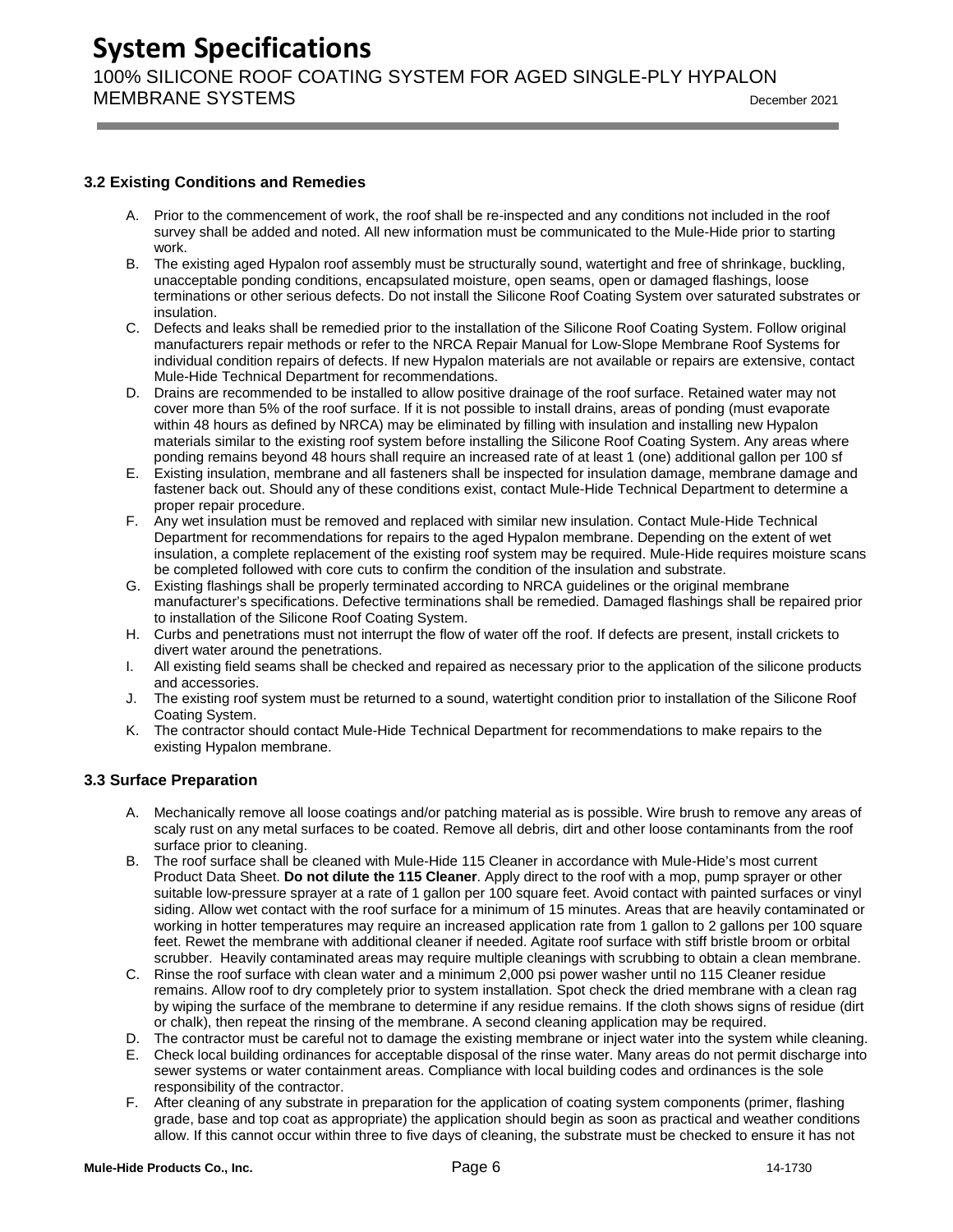**System Specifications** 100% SILICONE ROOF COATING SYSTEM FOR AGED SINGLE-PLY HYPALON MEMBRANE SYSTEMS  $\overline{O(21)}$ 

become contaminated prior to the installation of these components. Rainfalls during this period can allow items like dust and pollen to be deposited on a freshly cleaned substrate causing contamination that will require additional cleaning.

- G. All substrates must be clean and dry prior to priming or coating.
- H. Areas of light ponding water must evaporate within 48 hours as defined by the NRCA and should be treated with an additional 1.0 gallon of 100% Silicone Roof Coating, beyond the recommended application rate required for the specified warranty duration.

#### <span id="page-7-0"></span>**3.4 Application**

All prep work including completion of flashings, seams, penetrations when using EPDM materials and accessories shall be completed prior to priming or coating the roof surface. Areas requiring priming and other details using silicone products shall be completed prior to coating the roof surface.

- A. Field Seams
	- 1. Fully intact seams in good condition shall be coated with Mule-Hide 100% Silicone Roof Coating. The 100% Silicone Roof Coating shall be applied in a strip 4" wide centering over the seam edge at an application rate of 2.3 gal/100 linear feet (112 wet mils). Allow to dry until the next day (minimum of 12 hours) before coating the roof surface with the 100% Silicone Roof Coating.
	- 2. An option to 100% Silicone Sealant is to strip seams and end laps with Mule-Hide 100% Silicone Sealant. The 100% Silicone Sealant shall be applied approximately 1/8" thick in a strip 4" wide centering over the seam edge and tapered on the edges at an application rate of 3.3 gal/100 linear feet. Allow to dry until the next day (minimum of 12 hours) before coating the roof surface with the 100% Silicone Roof Coating.
- B. Any previously repaired seams using greater than 6" wide repair material and in good condition will require the edges of all repair stripping or patches sealed with 100% Silicone Sealant applied as listed in preceding paragraph 3.4.A.
- C. The procedures for sealing the seams are used as the basis for all other stripping and flashing applications. If not specified, the overlaps and minimum reinforcements from this section should be used.
- D. Flashings and Penetrations
	- 1. All Hypalon flashed curbs and walls shall have all flashing edges and seams (vertical and horizontal) addressed in the same manner as the field seams.
	- 2. Corners of curbs and parapets are coated with 100% Silicone Sealant at a rate of 1/8th of an inch thick (125 wet mils). Apply with a brush or trowel 4" wide (2" out from the corner on each side) and 1/8" to 1/4" thick tapering all edges. Allow to dry until the next day (minimum of 12 hours) prior to applying the 100% Silicone Roof Coating.
	- 3. Scuppers are flashed using 100% Silicone Roof Sealant installed a minimum of 2" into the throat of the scupper, 3" minimum onto the wall or deck surrounding the scupper opening and approximately 1/8" thick.
	- 4. Pipes are flashed using 100% Silicone Roof Sealant. If priming, allow primer to dry a minimum of 6 hours prior to application of the 100% Silicone Roof Sealant.
	- 5. If the pipe flashings are in sound condition,100% Silicone Sealant may be applied with a brush or trowel approximately 1/8" thick around the pipe base extending from the base of the pipe out approximately 3". The sealant shall also be applied vertically a minimum 8" (where possible) encapsulating the existing flashing to the point of termination.
	- 6. Sealant pockets are flashed similar to pipes. The entire top of the pocket and penetrations (minimum 1" onto the penetration) are coated with 100% Silicone Roof Coating.
	- 7. Sealant pockets in sound condition may be coated with the 100% Silicone Sealant applied with a brush or trowel 1/8" to 1/4" thick fully encapsulating the sealant pocket. Sealant should extend out from the base of the pocket a minimum of 3" on all sides with edges tapered to provide a smooth transition for the 100% Silicone Roof Coating.
	- 8. Drains shall have a bead of 100% Silicone Sealant applied and feathered at the rear of the drain ring.
	- 9. Whenever using the 100% Silicone Sealant always allow the sealant to dry until the following day (minimum of 12 hours) prior to applying the 100% Silicone Roof Coating.
- F. Waterways, Valleys, and Areas Which Retain Water
	- 1. Areas identified, after being primed as necessary, should be treated with an additional 1.0 gallon per 100 sf of 100% Silicone Roof Coating beyond the recommended application rate required for the specified warranty duration.
- G. Silicone Roof Coating Application
	- 1. Make sure all roof surfaces to receive the roof coating, are clean, free of any contamination or debris and are dry. Make sure all prep work is completed and dry prior to starting coating of the roof surface.
	- 2. Thoroughly stir all containers of 100% Silicone Roof Coating prior to application. Do not thin this product. This product cures through absorption of moisture from the air. Avoid entraining air when mixing. Do not mix at high speeds. Dry time will be faster in humid conditions. Do not apply this product over damp or wet surfaces.